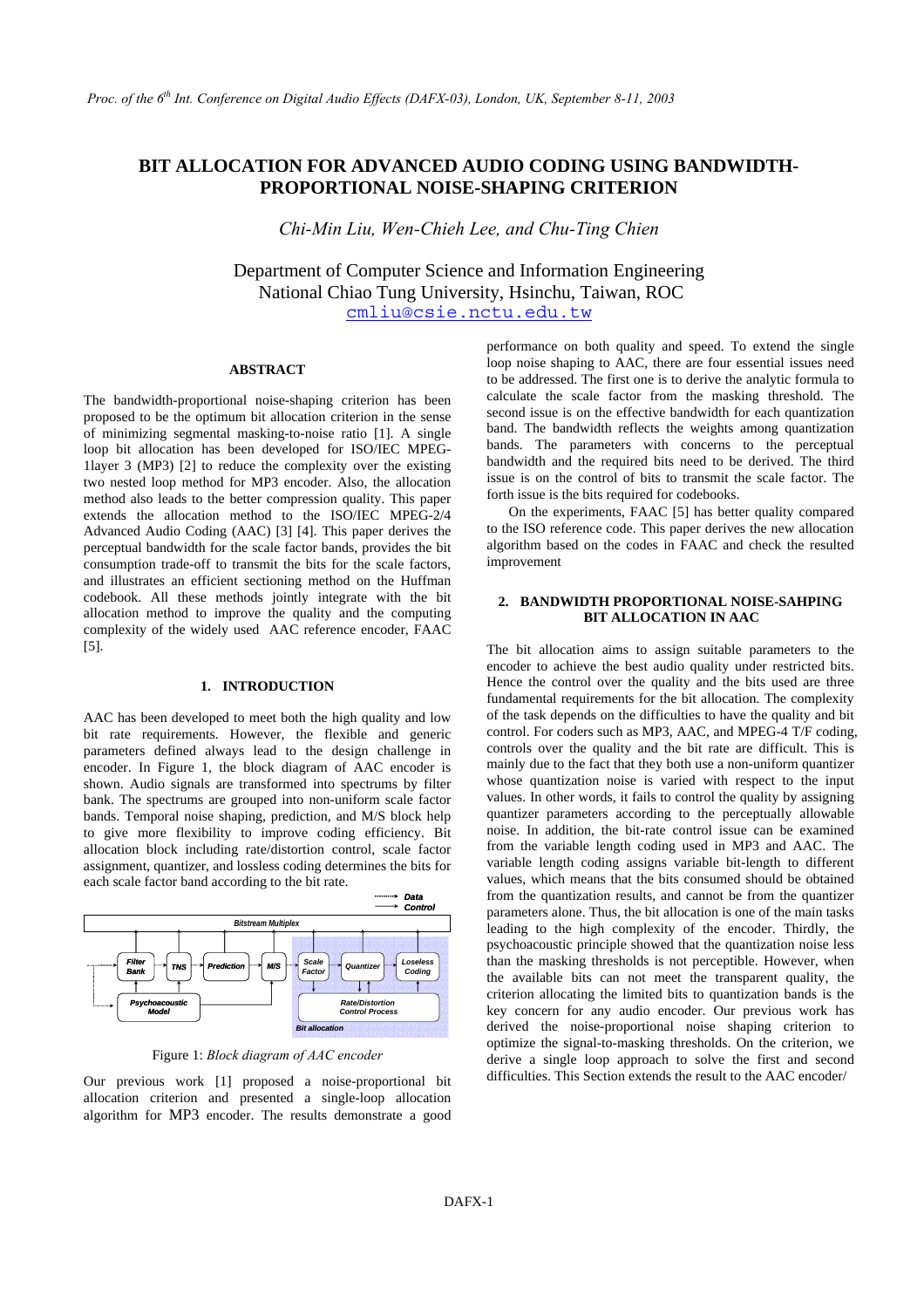# **2.1. Bandwidth Proportional Noise-Shaping**

From [1], the noise level for the scale factor bands should be proportional to the effective bandwidth  $B(q)$  to minimize segmental masking-to-noise ratio. The effective bandwidth has been designed to include the perceptual bandwidth and the required bits in the scale factor bands. This paper has adopted the one forth critical band as the units to calculate the effective bandwidth for the scale factor bands in AAC.

$$
\sigma_{N(q)}^2 = \kappa \sigma_{M(q)}^2 B(q) \qquad (1)
$$

where  $\sigma_{N(q)}^2$  and  $\sigma_{M(q)}^2$  is the noise energy and the masking energy associated with the scale factor band *q*. From AAC standard, the non-uniform quantizer can be expressed as

$$
S_i = \text{int}\left(\frac{X_i^{\frac{3}{4}}}{\Delta_q}\right),\tag{2}
$$

where the operator int(.) denotes the nearest integer operation.

The quantization step size  $\Delta_q$  is defined as

$$
\Delta_q = 2^{\frac{3}{16}(g - c_q)}.
$$
 (3)

where *g* is gain independent of the scale factor band *q*.  $c_q$  is scaling factor in each scale factor band. From [1], the expectation of the quantization error of the non-uniform quantizer  $e_i$  is

$$
E[\mathcal{C}_i^2] \approx \frac{16}{9} \Delta_q^{\frac{8}{3}} E[S_i^{\frac{2}{3}} \varepsilon^2] = \frac{16}{9} \Delta_q^{\frac{8}{3}} E[S_i^{\frac{2}{3}}] E[\varepsilon^2], \tag{4}
$$

The second equation is derived by assuming the quantized signals *S* and the quantized error of the uniform quantizer  $\varepsilon$ .

are independent. Since  $E[\varepsilon_i^2] = 1/12$ , (4) becomes

$$
E[\mathcal{C}_i^2] \approx \frac{4}{27} \Delta_q^{\frac{8}{3}} E[(X_i^{\frac{3}{4}}/\Delta_q)^{\frac{2}{3}}] = \frac{4}{27} \Delta_q^2 E[|X_i|^{\frac{1}{2}}].
$$
 (5)

Define  $T_q = \sigma_{M(q)}^2 B(q)$ . Substituting (1) into (5) leads to

$$
E[e_q^2] = \kappa \cdot T_q^2 \approx \frac{4}{27} A_q^2 E[I|X_q|^{0.5}] \,. \tag{6}
$$

Combining (3) and (6) yields

$$
\Delta_q^2 = 2^{\frac{3}{8}(g - c_q)} = \frac{27}{4} \kappa \cdot T_q^2 / E_f \left| X R_q \right|^{0.5} J \tag{7}
$$

The difference between global gain and scale factor can be evaluated by

$$
g - c_q = \frac{8}{3} \cdot (\log_2(\frac{27}{4} \kappa \cdot T_q^2) - \log_2(E|X_q|^{0.5})) \tag{8}
$$

For low frequency bands, due to the number of lines is small, the error estimation is not accurate. The noise in low frequency band is  $E[\varepsilon_i^2] = 1/4$  instead of  $E[\varepsilon_i^2] = 1/12$ . Hence (4) is derived as

$$
E[e_i^2] \approx \frac{16}{9} A_q^{\frac{8}{3}} E[S_i^{\frac{2}{3}} \cdot \frac{1}{4} J \approx \frac{4}{9} A_q^2 E[I|X_i|^{\frac{1}{2}}].
$$
 (9)

The difference of global gain and scale factor is then

$$
g - c_q = \frac{8}{3} \cdot (\log_2(\frac{9}{4}K \cdot T_q^2) - \log_2(E[X_q]^{0.5}])
$$
 (10)  
From (10), the global gain can be evaluated from

$$
g = \underset{q}{\underset{q}{\text{Max}}}\{g - c_q\} \tag{11}
$$

and the scale factors are obtained accordingly.

We derive the same manners the upper bound and lower bound on scale factors for AAC like that for MP3 [1]. Figure 2 illustrates the flow chart of the allocation algorithm based on the bandwidth-proportional noise-shaping criterion. Only single loop is required for searching global gain.



Figure 2: *Bandwidth proportional noise-shaping for bit allocation*

## **2.2. Side Information Control on Scale Factors**

In (11), the quantization parameters are specified by scalefactor  $c_q$  and the global gain *g*. In AAC, the scale factors  $c_q$  are coded by taking the difference of neighbouring scale factors and then transmitted with variable length coding. The direct applying of the process to the scale factors obtained from (11) has been studied and showed it may takes up to 11%~15% of available bits for transmitting the scale factors. The percentage is much higher than the percentage 3% in MP3. In the following, we consider two different techniques for transmitting the scale factors.

#### *2.2.1. Averaging*

To reduce the bits for the scale factors, we can directly reduce the number of distinct scale factors. One method is to apply an average filtering to the scale factors [10]; that is

$$
\widehat{c}_q = \frac{1}{2p+1} \sum_{i=-p}^{p} c_{q+i} \,. \tag{12}
$$

The average process reduces the difference between scale factors and hence the bits required.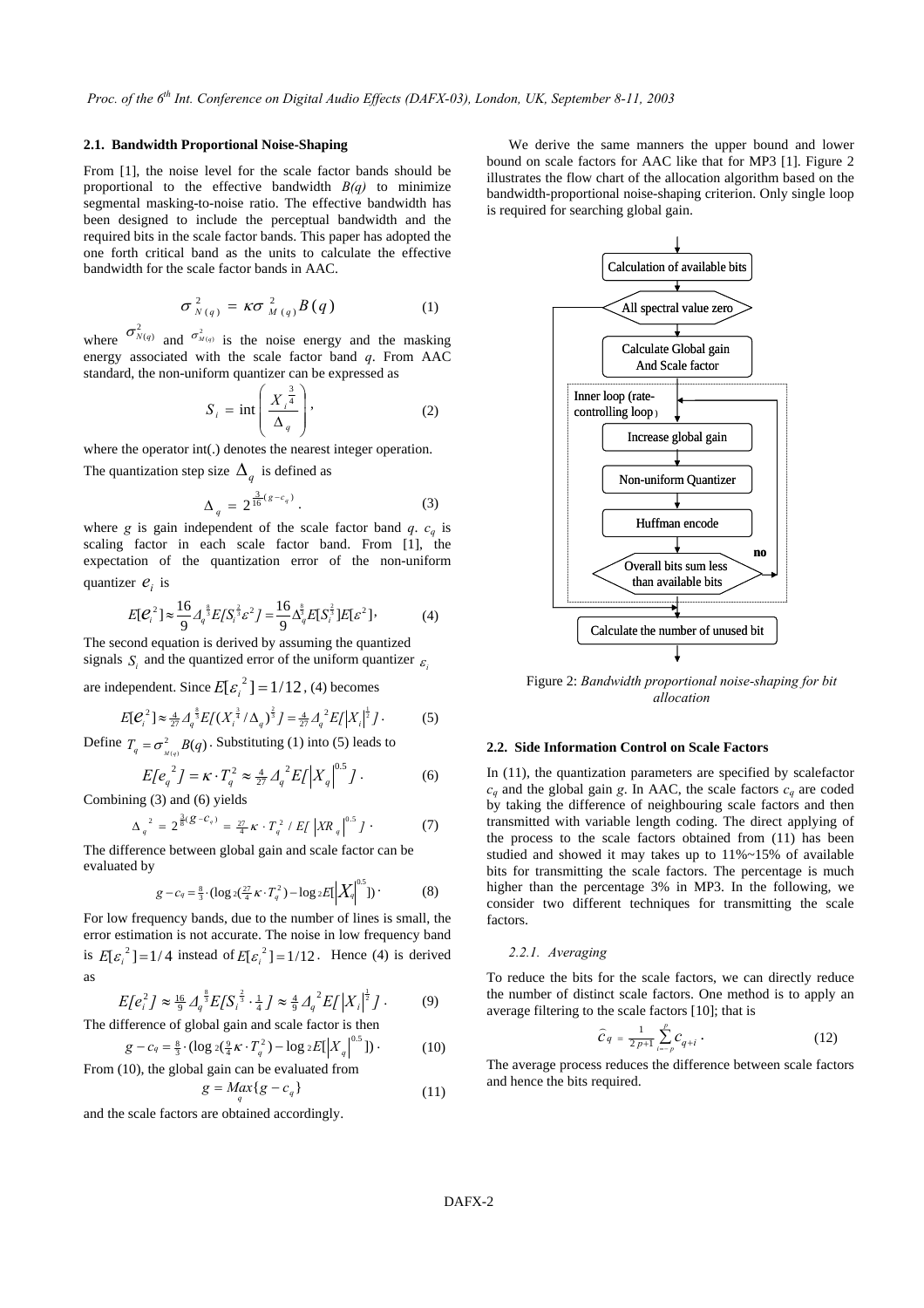## *2.2.2. Range Compression on Scale Factor*

The higher the range of the scale factors, the more the bits required for the scale factors. One method to reduce the bit required for the scale factors is to have a compression process regulating the range. This paper adopts a dynamic multiplication factor to regulate the maximum value of the scale factor less than 12.

#### **2.3. Huffman Codebook Sectioning**

In AAC, the coefficients  $S_i$  in each scale factor band can be independently coded with different Huffman codebook. There are 12 pre-designed Huffman codebooks. Also, the neighbouring scale factor bands can share the same Huffman table to reduce the overhead from changing the codebook. In other words, the design issue will be the trade-off between using the different codebooks for better efficiency and the overhead from not sharing the same codebook. Let the total number of bits coded for the spectral lines and the overhead from changing the codebooks is  $B_{0,n-1}$ . So

$$
B_{0,n-1} = \sum_{q=0}^{n-1} H(h_q, \{S_i | i \in q\}) + \sum_{q=0}^{n-1} I(h_q, h_{q-1})
$$
 (13)

where  $h_q$  is Huffman codebook for band  $q$ . *H* is bits for Huffman coding of quantized coefficients  $S_i$  in band *q* with codebook  $h_a$ and *I* represents the overhead needed to encode codebook indices by changing from  $h_{q-1}$  to  $h_q$ . In the following methods, the bit trade-off between the two terms is investigated. From the analysis on the usage of the available bits in TABLE 1, NCTU-FAAC based on (11) takes 15% of available bits to transfer the codebook index, while NCTU-LAME takes 2%.

## *2.3.1. Viterbi Algorithm to have the Optimum Huffman Codebook*

In AAC, there are 49 scalefactor bands and each band can either share or adopt the individual codebook. Hence, the combination can be as large as  $2^{49-1}$ . One heuristic method leading to the optimum solution is to find the combination leading to the minimum  $B_{0n-1}$  after evaluation  $B_{0n-1}$  through (13) over all the combinations. However, such a heuristic search method will lead to a high computing complexity. In [9], a Viterbi search algorithm has been proposed [9] to reduce the complexity to O(12*n*).

## *2.3.2. Fixed Huffman Sectioning*

For the simplification of complexity, we fix the number of scale factor bands to have the same codebook for comparison. This paper has presented that all three nonzero bands share the same codebook can lead to good performance.

## **3. EXPERIMENTS**

The Objective Difference Grade (ODG) which is suggested by Recommendation ITU-R BS.1387 [8] has been adopted to for the objective measurement. The values of ODG range from 0 to -4, where value 0 corresponds to an imperceptible impairment and value -4 to the impairment judged as very annoying.

All NCTU-FAAC experiments are evaluated under low complexity profile with the TNS, M/S, and window switch disabled. Figure 3 illustrates the ODG of the side information control on scalar factor of NCTU-FAAC after Section 2.2 with the eight critical audio tracks from [1] at bit rate 128 kbps.

TABLE 1 summarizes the bits used for the main spectral data, scale factors, and codebooks for various encoders. Form Figure 3 and TABLE 1, the method in Section 2.2 effectively reduces the bits for the side information on the scale factors and improves ODGs. Range compression method has led to the best ODG and has been adopted in the remaining experiments.

TABLE 1: Percentage of main data, scale factors, Huffman codebook index among different methods



Figure 3: *Objective test results for different side information control on scale factors mentioned in 2.2.*

Consider the evaluation of the Huffman codebook sectioning. Form Figure 4 and TABLE 1, those sectioning methods will help decrease the bits used for Huffman codebook indices and the ODGs.



Figure 4 *Objective test results for Huffman Sectioning mentioned in 2.2 based on NCTU-FAAC (Range Compress).*